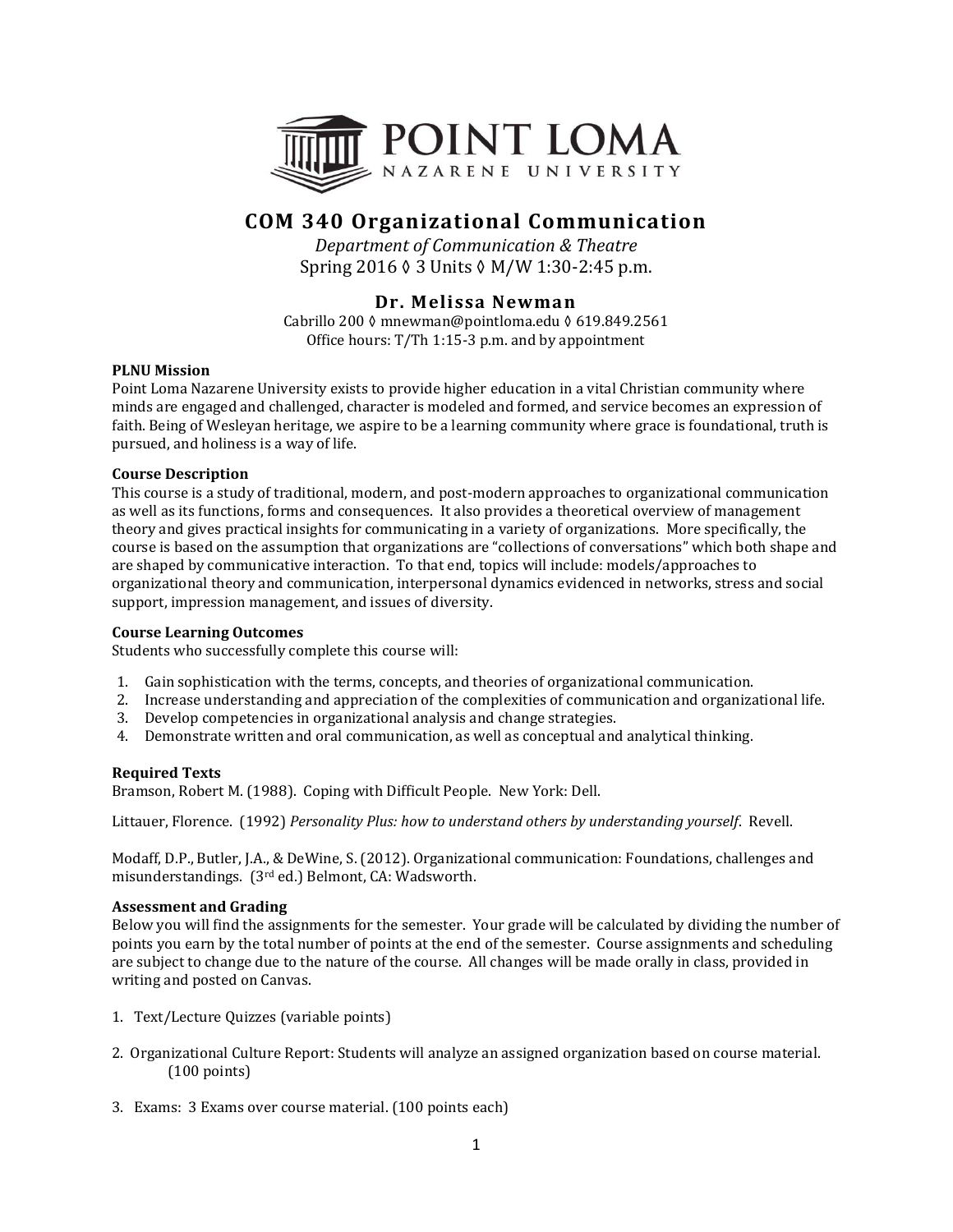- 4. "Difficult People" Presentation: In a randomly assigned group, students will present on one of six types of categorically difficult people. (50 points)
- 5. Article Reviews: Students will complete 1 or 2 thought papers based on articles from the *Harvard Business Review.* Papers should include a brief summary of the article, an opinion of the concept, and personal connections. All papers for this class should be 3-4 typed pages, double-spaced, 12-point Times New Roman Font with one-inch margins. (25 points each)
- 6. *Personality Plus* Reflection: Students will write a 3-4 page reflection of their highest score on the *Personality Plus* Inventory. Be sure to include a thorough description of the style, strengths and weaknesses, and examples. (25 points)
- *7. Personality Plus* Group Presentation: You and your assigned group will do a 10 minute presentation on your personality type according to *Personality Plus.* Each group member is expected to have a speaking role during the presentation. Be sure to include a thorough description of the style, strengths and weaknesses, and examples. You will be graded on content, creativity, delivery and staying within time constraints. There will be one grade for the group (barring extreme circumstances). 50 points
- 8. Inventories, Case Studies and Participation: Students are required to be on time and thoughtfully participate in lectures, group work and presentations. Students will also do written work on academic articles discussed in class. Absences will result in a points deducted at the professors discretion.

## **Grade Scale**

- A- = 90-93%; A = 94-97%; A+ = 98-100%:Excellent **(***superior, first rate/class, exceptional, superlative paper and tests; engaged in class lecture and discussion, attendance, posture, interest, etc. Comprehensive excellence is needed for a superlative grade in this course***.**
- B $= 80 83\%$ ; B = 84 $-87\%$ ; B + = 88 $-89\%$ : Above average
- C- = 70-73%; C = 74-77%; C+ = 78-79%:Average (*mediocre, commonplace, ordinary, passable, fair, midpoint between extremes of excellence and failure.)*
- D- =  $60-63\%$ ; D =  $64-67\%$ ; D + =  $68-69\%$ : Below average
- F = 59% and below: Failure **(***omission or lack of satisfactory performance of action or task, inadequate, impassable, etc.)*

#### **Method of Instruction**

The course is taught through lecture, discussion, class activities, and a semester project all designed to help you develop critical thinking abilities as they relate to organizational life. Lectures will often introduce material beyond that which is covered in readings and will assume information supplied in the text. Lecture and text should complement, not substitute for each other. It is your responsibility to come to class ready to think, challenge, analyze, and apply the material covered. Additional norms include:

1. Students are expected to attend class and be on time. Failure to make presentations on schedule will result in a failing grade for that presentation. In the event of absence students seek missed information/notes from classmates.

2. All written work must be typed, and attention should be paid to form (including grammar, punctuation, spelling, APA formatting and general appearance) as well as content.

3. Integrity is of great importance. Plagiarism of any sort will not be tolerated and will result in a grade of "F" for the project and possibly the course. See university notifications below for specifics.

4. Classroom disruption by cell phones or other electronic devices (i.e. text messaging) is prohibited. All laptops, cell phones and similar electronic devices must remain turned off and out of sight for the duration of class. A student may face a zero and/or failure in the class if an electronic device is used for cheating during a test.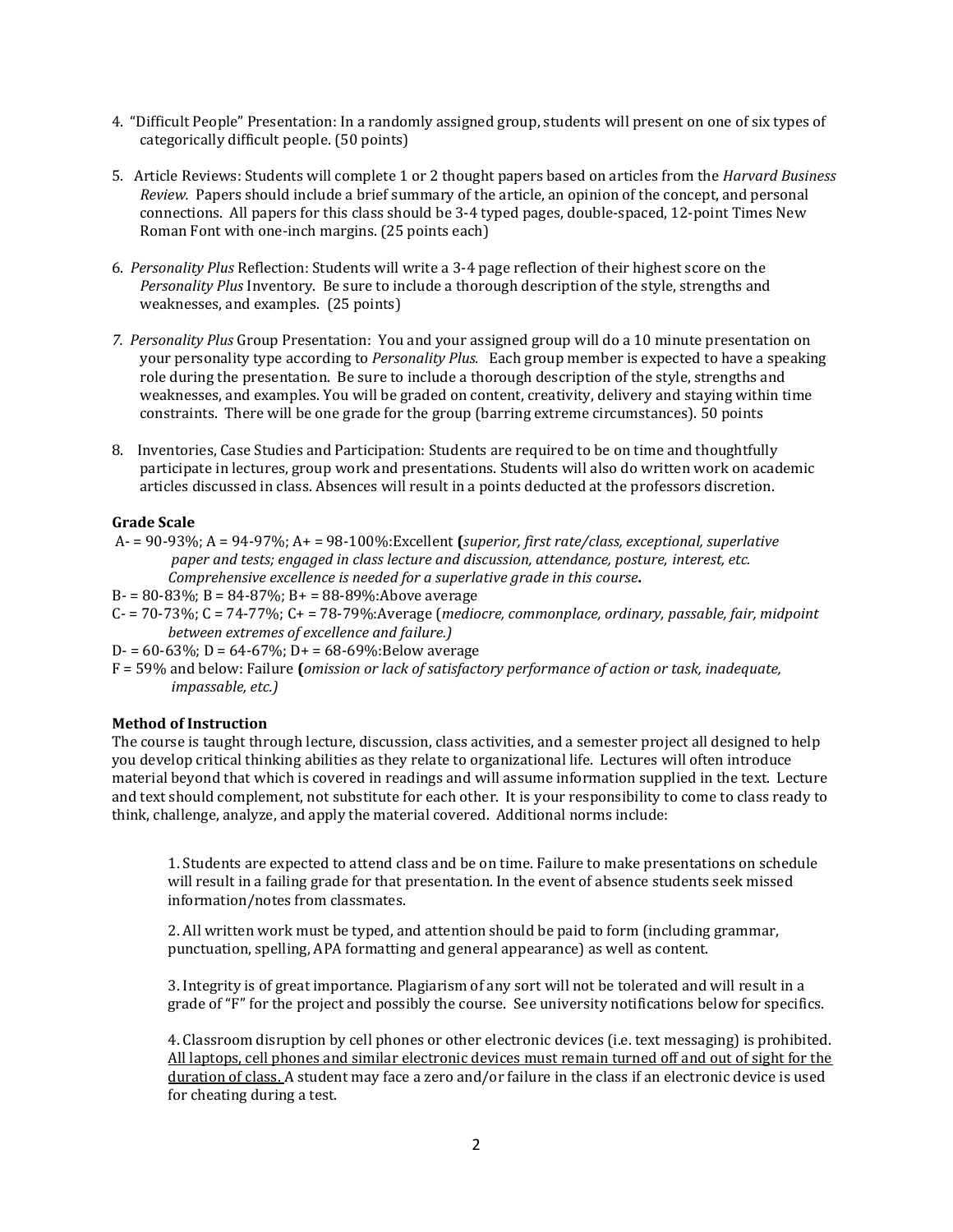5. Please DO NOT disrupt class while students are presenting. This includes walking in/out of the classroom. Also, please do not carry on side conversations while the professor is lecturing or during discussion. You can never show too much respect for your professors. Disruptions will result in points lost from participation grades.

6. This syllabus serves as the contract between the students and professor. Your continued enrollment in the course serves as agreement to abide by the policies and information set forth here within.

## **Course Schedule**

Please note: Due to the nature of this course, the schedule is subject to change. All changes will be posted on Canvas and announced in class.

| <b>Date</b>       | <b>Class plan</b>                                                                                 | <b>Assignment(s) &amp; Readings</b>                                                                                                                                                                              |
|-------------------|---------------------------------------------------------------------------------------------------|------------------------------------------------------------------------------------------------------------------------------------------------------------------------------------------------------------------|
| Jan <sub>12</sub> | (1) Course Introduction<br>(2) Lecture: Foundations of<br>Organizational Communication            | (1) Review Syllabus and put all<br>important dates in planner or phone<br>with "alerts" set. Extensions will not be<br>granted after due date has passed.<br>(2) Read Modaff, Butler & DeWine<br>(MBD) Chapter 1 |
| Jan 13            | (1) Lecture: Foundations of<br>Organizational Communication (cont.)<br>(2) Personality Plus Intro | Read Personality Plus                                                                                                                                                                                            |
| Jan18             | No Class-Martin Luther King Day<br>Finish reading Personality Plus                                | Read (MBD) Chapter 2                                                                                                                                                                                             |
| Jan 20            | (1) Classical Theories of Organizations<br>Lecture                                                | Write Personality Plus reflection                                                                                                                                                                                |
| Jan $25$          | (1) Turn in Personality Plus Reflection<br>(2) Personality Plus Presentation<br>planning session  | Prepare Personality Plus Presentation                                                                                                                                                                            |
| Jan 27            | <b>Personality Plus Presentations</b>                                                             | (1) Study for quiz<br>(2) Read (MBD) Chapter 3                                                                                                                                                                   |
| Feb <sub>1</sub>  | (1) Classical Theories Quiz<br>(2) Humanistic Theories of Organizations<br>Lecture                | (1) Study for quiz<br>(2) Read (MBD) Chapter 4                                                                                                                                                                   |
| Feb <sub>3</sub>  | (1) Humanistic Theories Quiz<br>(2) Systems Theory Lecture                                        | (1) Study for quiz<br>(2) Read (MBD) Chapter 6                                                                                                                                                                   |
| Feb 8             | (1) Systems Theory Quiz<br>(2) Critical Theory Lecture                                            | Prepare for Exam 1                                                                                                                                                                                               |
| Feb <sub>10</sub> | Exam 1 (MBD Chapters $1-4 & 6$ )                                                                  | Read MBD Chapter 5                                                                                                                                                                                               |
| Feb 15            | Organizational Culture Lecture                                                                    | (1) Study for quiz<br>(2) Prepare Org Culture Report with                                                                                                                                                        |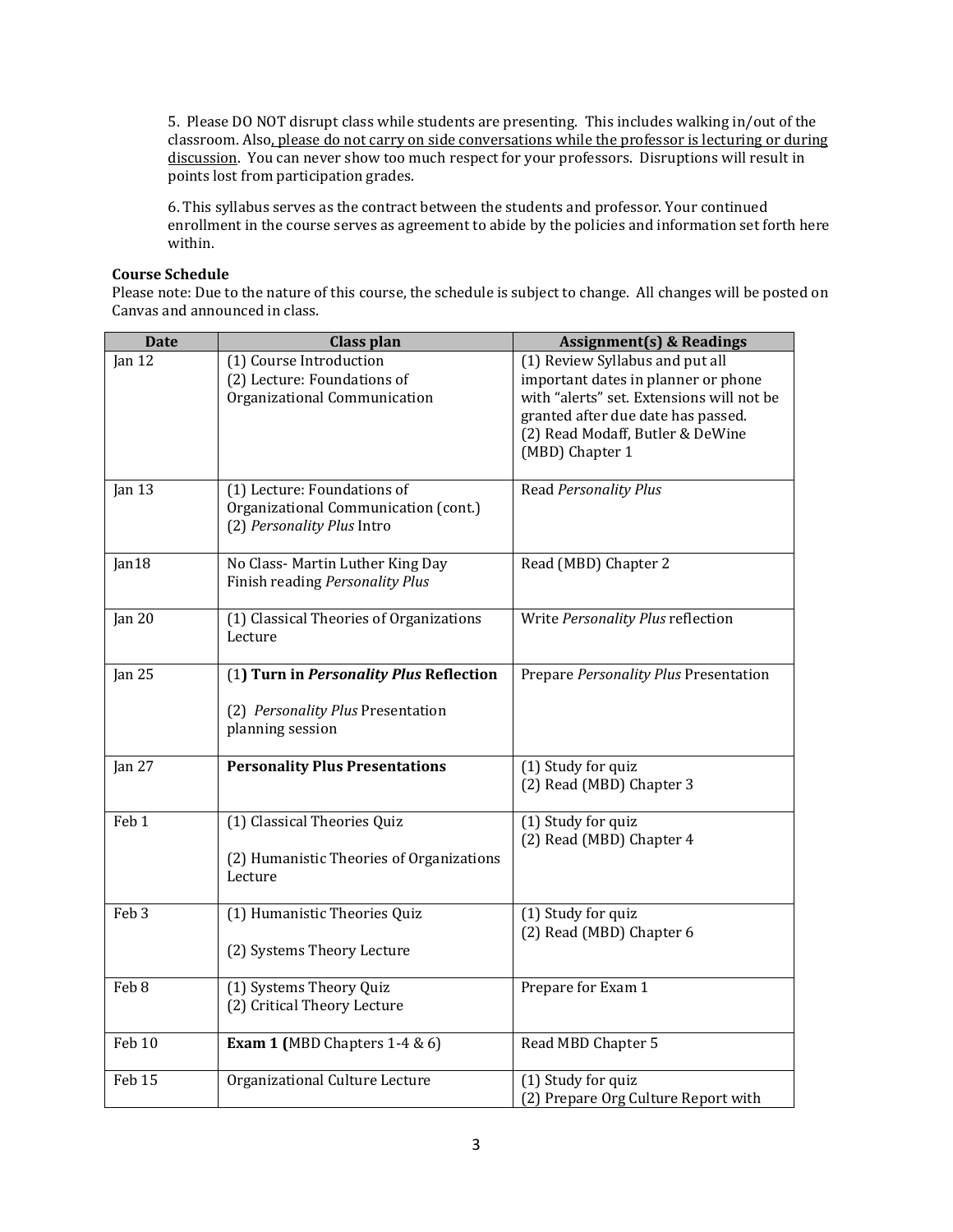|                   |                                                                                                                                                                     | Group<br>(3) Read New York Times Case Study                                                      |
|-------------------|---------------------------------------------------------------------------------------------------------------------------------------------------------------------|--------------------------------------------------------------------------------------------------|
| Feb 17            | (1) Org Culture Quiz<br>(2) New York Times Case Study                                                                                                               | Read MBD Chapter 7                                                                               |
| Feb <sub>22</sub> | Recruitment & Socialization                                                                                                                                         | Read MBD Chapter 8                                                                               |
| Feb <sub>24</sub> | Superior-Subordinate Communication                                                                                                                                  | Find sources on qualitative research<br>interviewing techniques                                  |
| Feb <sub>29</sub> | Qualitative Research Review                                                                                                                                         | Meet with group to begin proposal<br>process for Org Culture Project                             |
| Mar 2             | <b>PLNU</b> Artifacts Exercise                                                                                                                                      | Complete exercise and plan<br>presentation                                                       |
| Mar 7-11          | No Class- Spring Break                                                                                                                                              | Read MBD 9                                                                                       |
| Mar 14            | <b>PLNU Artifact Presentations</b>                                                                                                                                  | Work on Organizational Culture<br>Analysis Project                                               |
| Mar 16            | Organizational Culture Analysis Group<br>Project Proposals                                                                                                          | Work on Organizational Culture<br>Analysis Project                                               |
| Mar 21            | <b>Organizational Culture Analysis Group</b><br>Project Proposals Due (Submit in<br>Canvas)                                                                         | Work on Organizational Culture<br>Analysis Project<br>Read MBD Chapter 10                        |
| Mar 23            | Peer-Coworker Communication Lecture                                                                                                                                 | Work on Organizational Culture<br>Analysis Project                                               |
| Mar 28            | <b>Organizational Teams</b>                                                                                                                                         | Read MBD Chapter 11<br>Complete Organizational Culture<br>Analysis Project and plan presentation |
| Mar 30            | No Class-Easter Recess                                                                                                                                              |                                                                                                  |
| April 4           | <b>Organizational Culture Analysis Group</b><br><b>Project Due (submit in Canvas and</b><br>bring hard copy to class)<br>-Groups will present projects to the class | Read HBR Article<br>Write HBR Article Review                                                     |
| April 6           | Leaders & Leadership Lecture                                                                                                                                        | Read MBD Chapter 12                                                                              |
| April 11          | TBD                                                                                                                                                                 | Read MBD Chapter 13                                                                              |
| April 13          | (1) Leaders & Leadership Quiz<br>(2) Gender & Emotion Lecture                                                                                                       | Read HBR Article "Executive Women"                                                               |
| April 18          | (1) Gender & Emotion Article Discussion                                                                                                                             | Prepare for Exam 2                                                                               |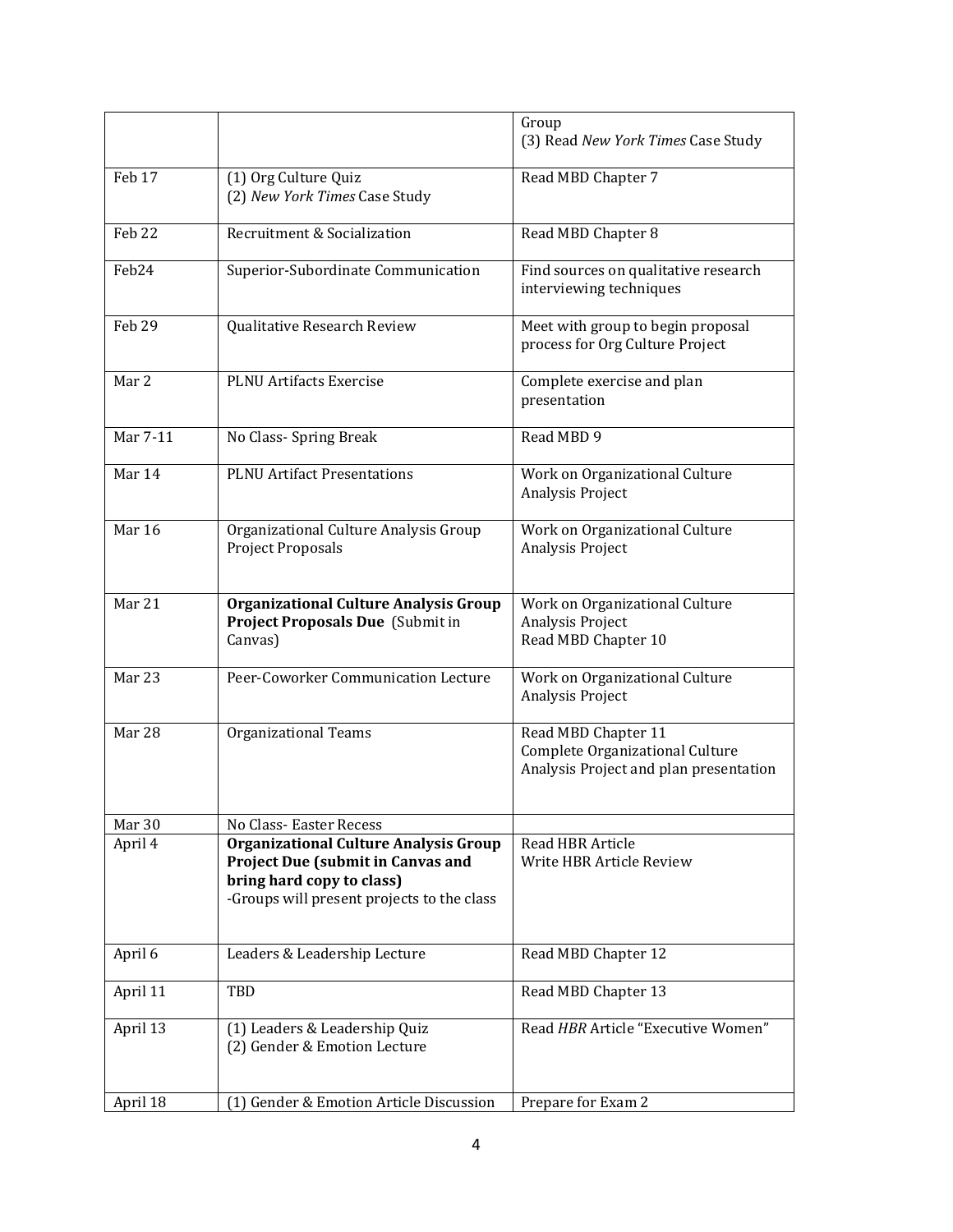|              | (2) "Difficult People" Presentation Info   | Submit HBR Article "Executive Women" |
|--------------|--------------------------------------------|--------------------------------------|
|              |                                            |                                      |
| April 20     | <b>Exam 2</b> (ch 5, 7-11)                 | Complete "Difficult People"          |
|              |                                            | Presentation                         |
| April 25     | "Difficult People" Presentation            | Submit HBR Article on "Difficult     |
|              |                                            | People"                              |
| April 27     | "Difficult People" Presentation            | Prepare for Final Exam               |
|              |                                            |                                      |
| Wednesday    | Final Exam (ch 12, 13, Difficult People, & |                                      |
| $1:30-5$ pm. | Org Culture)                               |                                      |

## **Attendance & Participation**

Regular and punctual attendance at all classes is considered essential to optimum academic achievement. If the student is absent from more than 10 percent of class meetings, the faculty member has the option of filing a written report which may result in de-enrollment. If the absences exceed 20 percent, the student may be deenrolled without notice. If the date of de-enrollment is past the last date to withdraw from a class, the student will be assigned a grade of W or WF consistent with university policy in the grading section of the catalog. Every absence in this class will result in a five point deduction from final points earned. See Academic Policies in the (undergrad/graduate as appropriate) academic catalog.

#### **Course Credit Hour Information**

In the interest of providing sufficient time to accomplish the stated Course Learning Outcomes, this class meets the PLNU credit hour policy for a three-unit class delivered over 16 weeks. Specific details about how the class meets the credit hour requirement can be provided upon request.

#### **Academic Honesty and Dishonesty**

Students should demonstrate academic honesty by doing original work and by giving appropriate credit to the ideas of others. As explained in the university catalog, academic dishonesty is the act of presenting information, ideas, and/or concepts as one's own when in reality they are the results of another person's creativity and effort. Violations of university academic honesty include cheating, plagiarism, falsification, aiding the academic dishonesty of others, or malicious misuse of university resources. A faculty member who believes a situation involving academic dishonesty has been detected may assign a failing grade for a) that particular assignment or examination, and/or b) the course following the procedure in the university catalog. Students may appeal also using the procedure in the university catalog. See [Academic](http://www.pointloma.edu/experience/academics/catalogs/undergraduate-catalog/point-loma-education/academic-policies) Policies for further information.

#### **Final Course Grades**

Final course grades will be submitted electronically at the conclusion of the semester by the deadline set forth by the university. Any questions regarding final grades need to be addressed within two weeks of the class ending and must be sent in writing to the professor. Grade inquiries beyond that time will not be allowed.

#### **Academic Accommodations**

While all students are expected to meet the minimum academic standards for completion of this course as established by the instructor, students with disabilities may request academic accommodations. At Point Loma Nazarene University, students must request that academic accommodations by filing documentation with the Disability Resource Center (DRC), located in the Bond Academic Center. Once the student files documentation, the Disability Resource Center will contact the student's instructors and provide written recommendations for reasonable and appropriate accommodations to meet the individual needs of the student. See Academic Policies in the (undergrad/graduate as appropriate) academic catalog.

#### **FERPA Policy**

In compliance with federal law, neither PLNU student ID nor social security number should be used in publicly posted grades or returned sets of assignments without student written permission. This class will meet the federal requirements by (Note: each faculty member should choose one strategy to use: distributing all grades and papers individually; requesting and filing written student permission; or assigning each